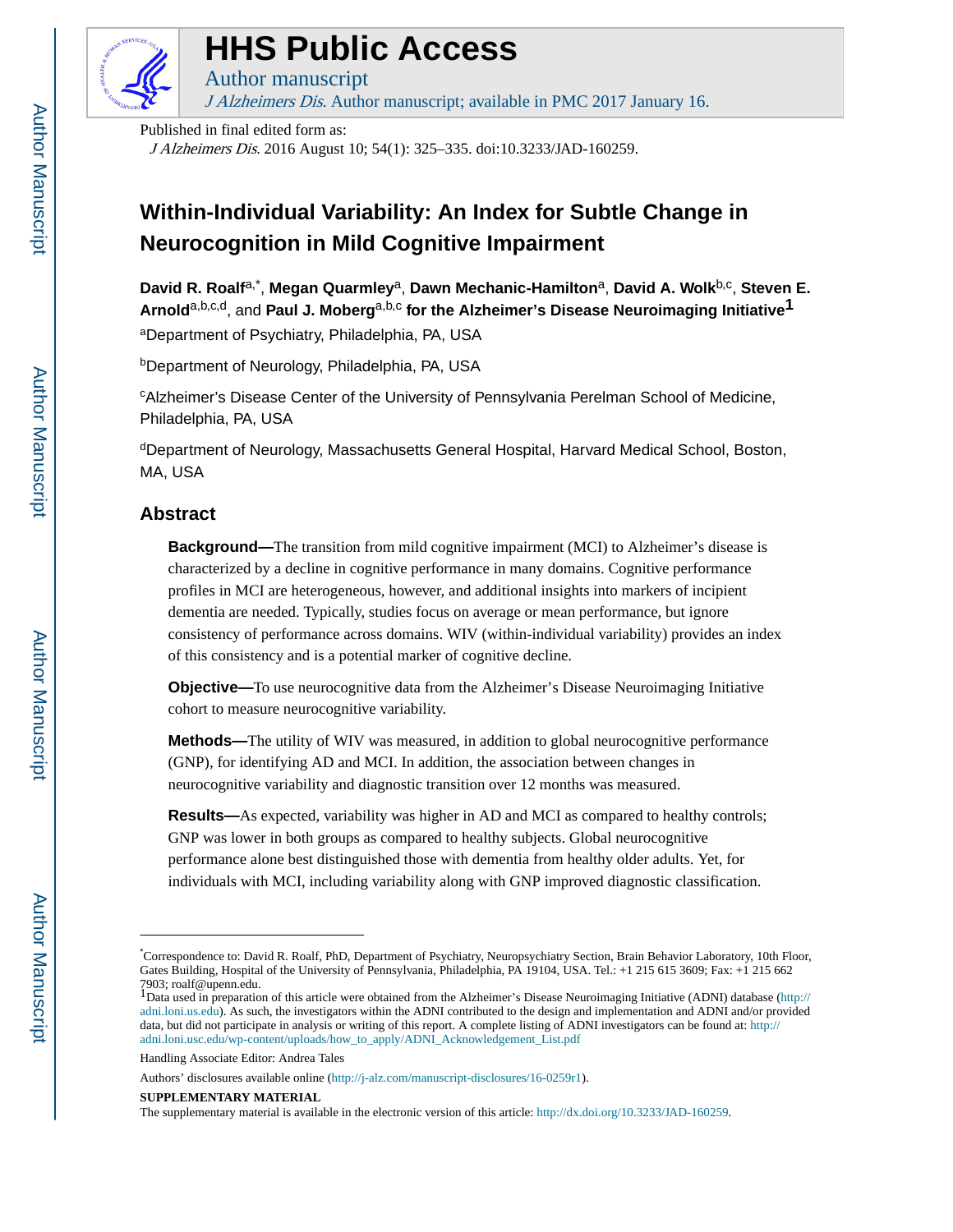Variability was higher at baseline in individuals transitioning from MCI to AD over a 12-month period.

**Conclusion—**We conclude that variability offers complementary information about neurocognitive performance in dementia, particularly in individuals with MCI, and may provide beneficial information about disease transition.

#### **Keywords**

ADNI; Alzheimer's disease; intra-individual variability; mild cognitive impairment; neurocognitive function

## **INTRODUCTION**

Cognitive deficits are the defining features of dementia. These impairments are strong predictors of functional outcome [1, 2], and are associated with alterations in brain structure and function [3]. Hence, the focus of recent neurocognitive studies is on individuals at risk for developing dementia. This risk period, typically associated with mild cognitive impairment (MCI), is signified by a measurable deterioration in cognitive function that is greater than expected based upon an individual's age and education, but does not meaningfully affect a person's daily functioning [4]. Despite being a major research focus in recent years [5], establishing the diagnosis of MCI [6], and monitoring disease progress using neuropsychological function over time remains challenging. Moreover, there is little work in developing measures that focus on and monitor individual differences in neurocognition, despite significant evidence of heterogeneity in disease presentation and progression. Recent investigations of within-individual variability (WIV; or intraindividual variability) confer unique predictive information about cognitive functioning beyond mean performance [7–10], and suggest this measure to be a relatively stable characteristic of an individual.

Early and accurate detection of cognitive impairments that precede dementia will enhance understanding of possible individual differences in disease trajectory as well as clinical management. To this effect, recent studies of neuropsychological function in MCI confirm the utility of neuropsychological tests for early detection and prevention strategies [11, 12]. Not surprisingly, use of an efficient, but multi-dimensional neuropsychological inventory (CERAD-NB) is more accurate at distinguishing MCI or AD from healthy individuals (HC) than brief screening measures. Yet, diagnostic accuracy declines when using these instruments to distinguish between HC and MCI or MCI and AD [11]. Difficulty in differentiating MCI is likely due to several factors including, but not limited to: 1) the heterogeneity of causes of MCI diagnosis; 2) variable progression rates from MCI to AD per year [13]; 3) the historical focus of research on cross-sectional differentiation of MCI from AD and healthy older adults (see [6]); and 4) the relative dearth of valid screening measures for detecting subtle deficits of early stage or prodromal AD. The importance of this last point cannot be overstated as the value of any test will be in its ability to accurately differentiate diagnostic features and identify markers of further decline.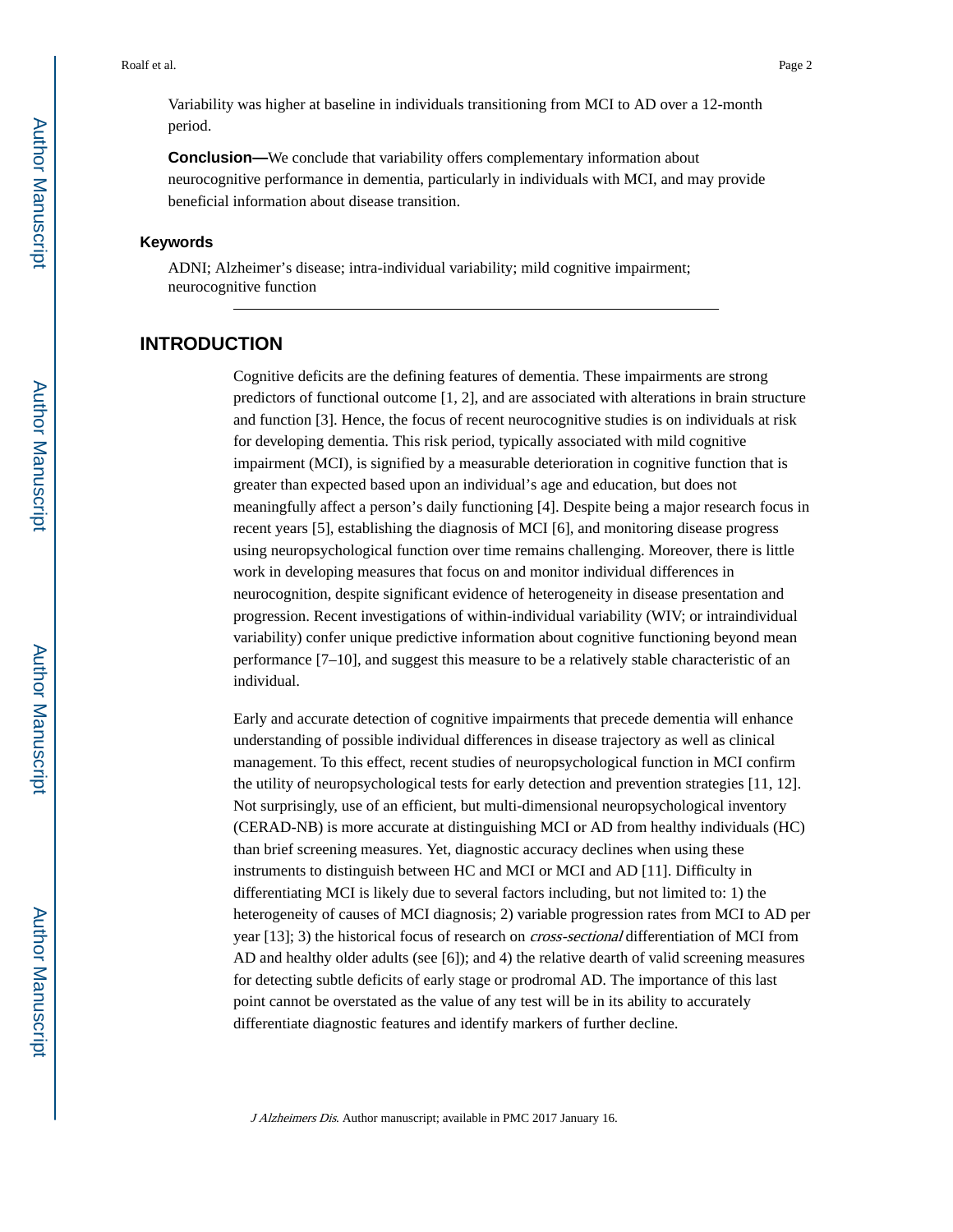Neurocognitive variability across tests has been measured before in aging and lifespan research [7], but with inconsistent nomenclature, including 'dispersion' [14, 15], 'withinperson variability' [16], 'within-person across neuropsychological test variability' [17], and 'intra-individual differences' [7]. Here we define WIV as inconsistent relative strengths and weaknesses in test performances within or across domains [7, 18]. Thus, WIV is estimated within a single person, but across several tasks in several domains and therefore provides an index of evenness, or consistency, of neurocognitive performance. Specifically, a low WIV value indicates a relatively consistent within-individual performance profile, whereas a high WIV value indicates uneven performance profiles [15]. Measuring WIV therefore could be another, more sensitive way, to document the emergence of problematic individual performance differences. This type of variability differs from 'intra-individual variability' (e.g., across-trial IIV) within a given test [19, 20], which typically focuses on consistency in performance speed. WIV has been operationalized two ways: 1) variability associated with measuring one individual at one time point across multiple neurocognitive tasks; or 2) measuring one individual on a single task across multiple occasions [7]. It is important to note that when WIV is small, mean performance is a robust metric; however, if WIV is high, the utility of mean performance diminishes. Thus, exclusive reliance upon mean performance without considering WIV may lead to inaccurate conclusions [21, 22]. Consequently, WIV has emerged as a useful construct for assessing cognitive performance in many disorders. WIV is higher than normal in individuals with cognitive decline, Parkinson's disease, frontotemporal dementia, ADHD (for reviews see [7, 21, 22]), and in dementia [10]. Here, we use MCI and AD data from the Alzheimer's Disease Neuroimaging Initiative (ADNI) sample and compared WIV in those individuals who transition from one diagnostic category to another within one year. Using a measure of across-task variability, we hypothesized 1) that WIV would improve upon diagnostic classification of mean neurocognitive performance and 2) WIV would be a sensitive index (e.g., lower at baseline, more change over time) in individuals who transition from MCI to AD.

## **MATERIALS AND METHODS**

#### **Study population: The Alzheimer's disease neuroimaging initiative**

Data used in this study were obtained from the Alzheimer's Disease Neuroimaging Initiative (ADNI) database [\(http://adni.loni.usc.edu](http://adni.loni.usc.edu)) and approval for this project was granted [23]. The ADNI was launched in 2003 as a public-private partnership, led by Principal Investigator Michael W. Weiner, MD. The primary goal of ADNI has been to test whether serial magnetic resonance imaging (MRI), positron emission tomography (PET), other biological markers, and clinical and neuropsychological assessments can be combined to measure the progression of MCI and early AD. For up-to-date information, see [http://](http://www.adni-info.org) [www.adni-info.org.](http://www.adni-info.org)

The neuropsychological data were collected in 229 healthy (HC), 397 MCI, and 193 AD individuals. There were significantly more males diagnosed with MCI at baseline  $\chi^2(2)$  = 12.37,  $p = 0.002$ . Overall, HC were older than MCI patients ( $p = 0.023$ ), but not the AD patients (Table 1). HC attained higher levels of education than the AD patients ( $p < 0.001$ ), but not the MCI patients (Table 1).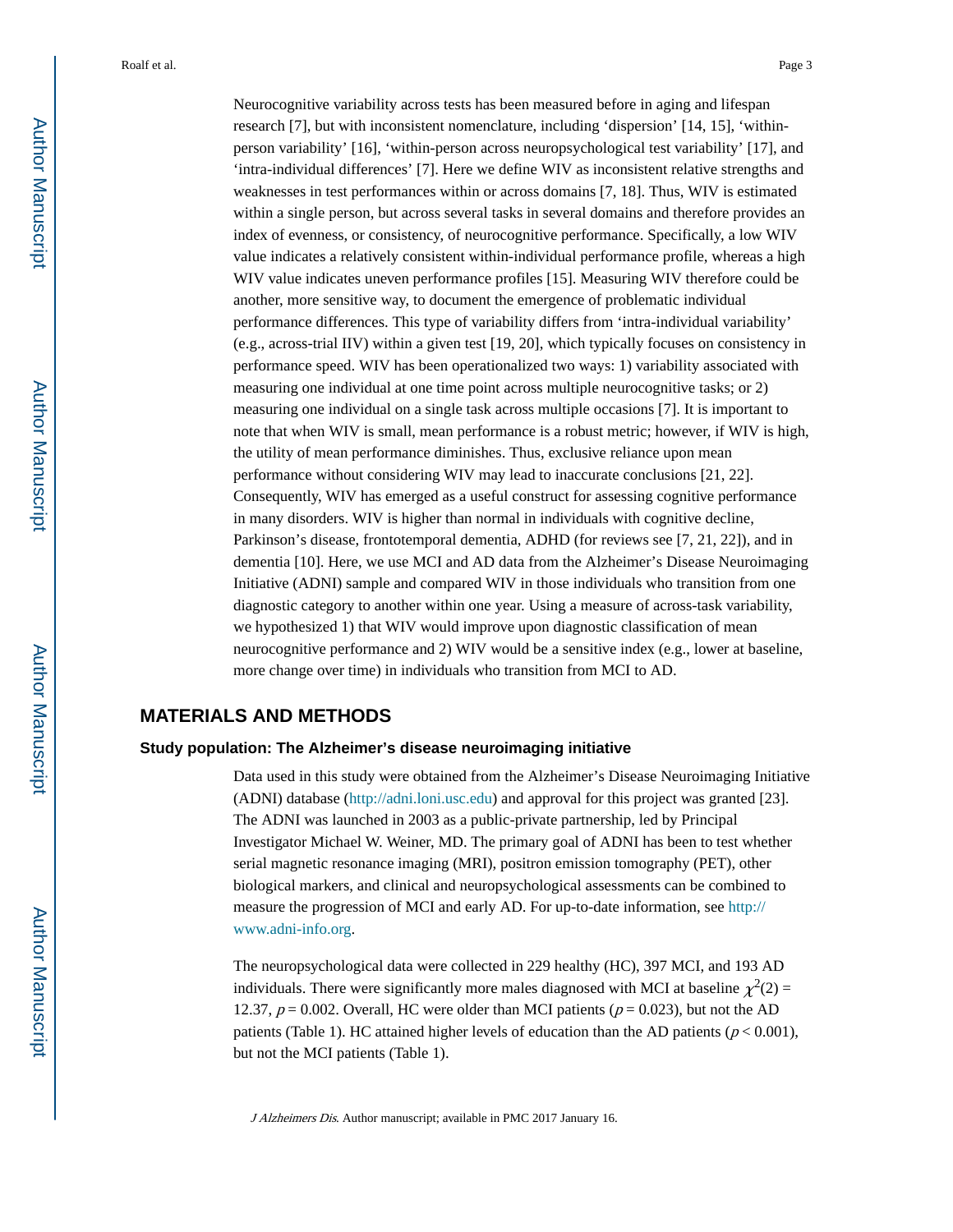Diagnostic assessments included history, physical and neurological examinations conducted by experienced clinicians. On the basis of these data, a consensus diagnosis was established using standardized clinical criteria for AD, MCI [24], or other neurological or psychiatric conditions presenting with cognitive impairment (see [25] for description). Screening assessments included the Mini-Mental State Examination (MMSE; [26]) and Clinical Dementia Rating [2]. Informed consent for the use of all data was obtained from all persons, in accord with university institutional review board–approved protocols. As expected, MMSE differed by group with AD<MCI<HC (F(1, 809)=454.73,  $p < 0.001$ ).

The ADNI neuropsychological battery includes tests that assess multiple cognitive domains including memory, executive functioning, attention and language [24]. Detailed descriptions of the tasks including administration and scoring instructions can be found here: [http://](http://www.adni-info.org/Scientists/ADNIStudyProcedures.html) [www.adni-info.org/Scientists/ADNIStudyProcedures.html](http://www.adni-info.org/Scientists/ADNIStudyProcedures.html). For the current analysis, memory tests included immediate and delayed recall of the Rey Auditory Verbal Learning Test (RAVLT) [27] and immediate and delayed recall from the Wechsler Memory Scale-Revised [28] Logical Memory subtests. Executive function and attention tasks included the Digit Span Test (forward and backward) [28], the Trail Making Tests (Part A and B) [29], and the Digit Symbol Substitution Test [30]. Test of language function included semantic word-list generation (animal and vegetable fluency) and visual confrontation naming (Boston Naming Test (BNT); [31]). Additional neuropsychological measures included the Alzheimer's Disease Assessment Scale–Cognitive subscale (ADAS-Cog; [32] and the Clock Drawing Test [33]). Total scores for each task were used as outcome measures. For measures with immediate and delayed memory scores, each score was considered separately. For the Trail Making Test the difference in time between the completion of A and B was used as the outcome measure. For the current study, neuropsychological data from the baseline visit and 12-month visit were included.

#### **Neuropsychological within-individual-variability (WIV)**

Performance values were transformed to their standard equivalents based on the means and standard deviation (SD) of the healthy sample. An index of WIV across tasks was calculated for each participant in SD units (see [17]). This index of variability has been used in other studies [9, 17, 34], and reflects variation within a single person across several neurocognitive tasks and is therefore an index of an individual's evenness or dispersion of performance across neuropsychological domains. WIV was calculated at baseline and at the 12-month follow-up. In addition, a global index of neurocognitive performance (GNP) was calculated by averaging the standardized scores (z-scores) across all neuropsychological tasks. Three individuals were excluded from analysis for having completed fewer than half of the tasks. All other participants completed a minimum of 9 of the 12 neuropsychological tasks.

Within- individual variability=
$$
\sqrt{\sum_{k=1}^{K} (\frac{(Z_{ik} - A_i)^2}{K_{-1}})}
$$

where  $Z_{ik}$  is the kth test score for the *i*th individual and: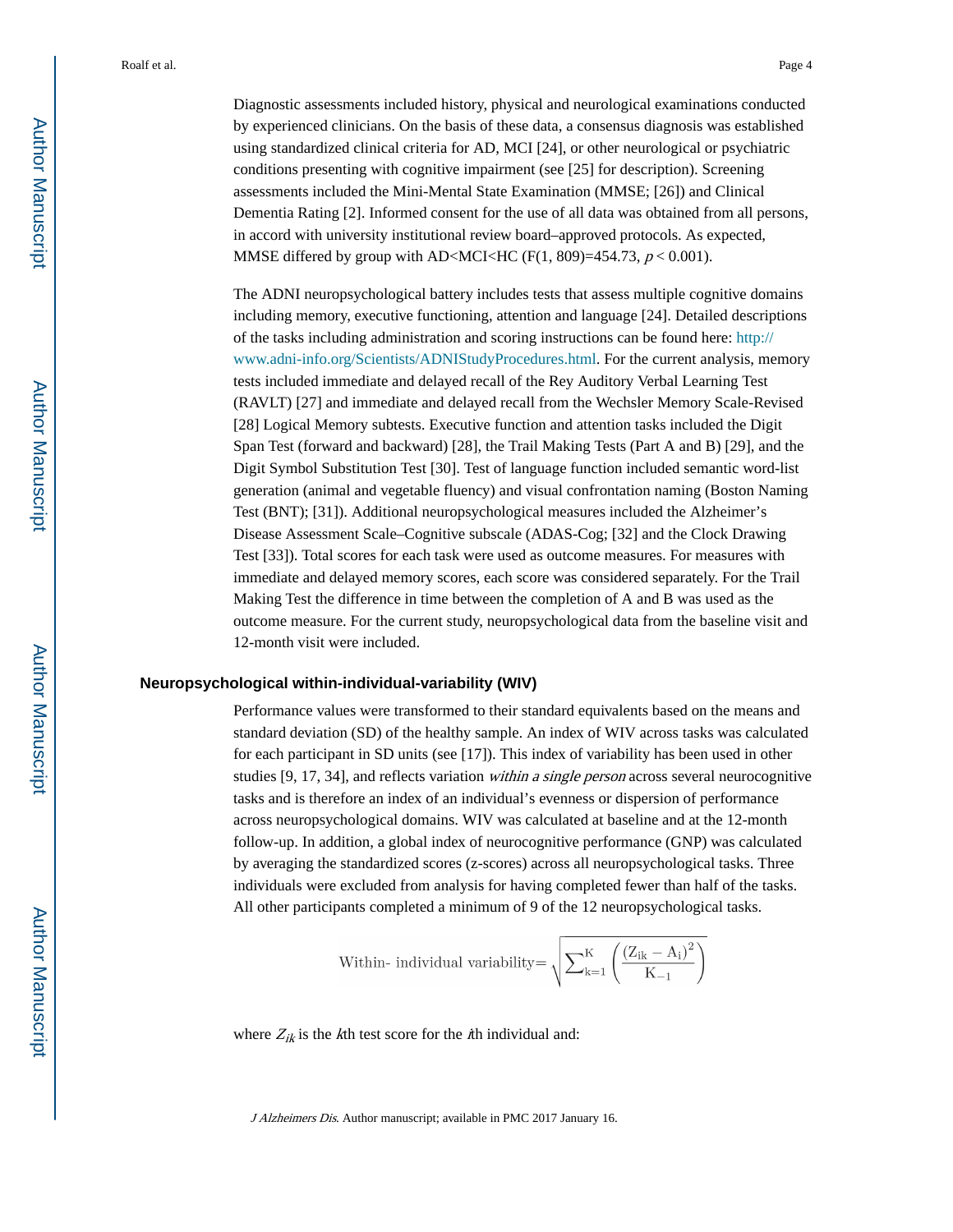$$
A_i = \sum_{k=1}^{K} \frac{Z_{ik}}{K}
$$

#### **Statistical analysis**

WIV values were entered as dependent measures in ANCOVAs with MMSE, age, and sex included as factors and education as a covariate. Post-hoc contrasts were used to examine interactions; Satterthwaite corrections were used when equal variances could not be assumed; corrected degrees of freedom are reported where appropriate. Pearson correlations were performed between demographic and performance variables. Cohen's d values are presented for group-specific WIV comparisons. The diagnosis accuracy for each measure (or combination of measures) was calculated as the area under the receiver operating characteristic (ROC) curve (AUC). The AUC measure represents the mean sensitivity value for all possible values of specificity and larger AUC values indicate more accurate classification of participants. The logistic ROC analysis used a 10-fold cross-validation approach to estimate AUC and optimal cut-off score. AUCs were compared using DeLong's non-parametric method [35]. A cut-off score for each measure that best differentiated diagnostic groups was determined using the Youden Index [36], which maximizes the tradeoffs between sensitivity and specificity. The classification accuracy (probability of correct classification of subject with or without impairment at a given cut-off score) was calculated based upon these cut-off scores (Table 2). Diagnostic accuracy of the GNP and WIV (or combination of measures) were compared via Chi-Square analysis. Classification accuracy of each measure was compared using the Wilcoxon Signed Rank test. All statistical analyses were performed in R [37].

## **RESULTS**

#### **Within-individual variability and global neurocognitive performance in AD and MCI**

WIV differed by diagnostic group,  $F(2, 810) = 258.42$ ,  $p < 0.0001$ , but not by age ( $p = 0.68$ ) or sex ( $p = 0.44$ ) and there were no significant interactions (Fig. 1). As hypothesized, AD patients had higher WIV than MCI  $[t(305.31) = 8.76, p < 0.001$ ; Cohen's d = 0.80] or HC [t(238.46) = 21.58,  $p < 0.001$ ; Cohen's d = 2.18] and MCI had higher WIV than HC  $[t(610.16) = 20.25, p < 0.001;$  Cohen's d = 1.54]. These effects remained significant in an age and gender matched subsample (see Supplementary Material). Exploratory groupspecific analysis found that in HC, age  $F(1, 220) = 5.01$ ,  $p = 0.02$ , was significantly related to WIV, while there were no effects of MMSE, sex, nor any interactions. In the MCI group, a lower MMSE score F(1, 391) = 24.18,  $p < 0.001$  and lower education, F(1, 391) = 8.62,  $p =$ 0.004, were associated with higher WIV; age, sex, and the interactions were not significant. In AD, lower MMSE scores were associated with higher WIV,  $F(1, 391) = 10.05$ ,  $p < 0.002$ ; age, sex, and the interactions were not significant. Associations between MMSE and WIV are displayed in Fig. 2. As expected, GNP differed by diagnostic group,  $F(2, 801) = 519.42$ ,  $p < 0.0001$ , by age F(1, 801) = 5.20,  $p < 0.03$ , but not sex ( $p = 0.07$ ), and there were no significant interactions. As seen in Table 1, HC outperformed MCI, who in turn outperformed AD. Plots of performance by task are shown in the Supplementary Material.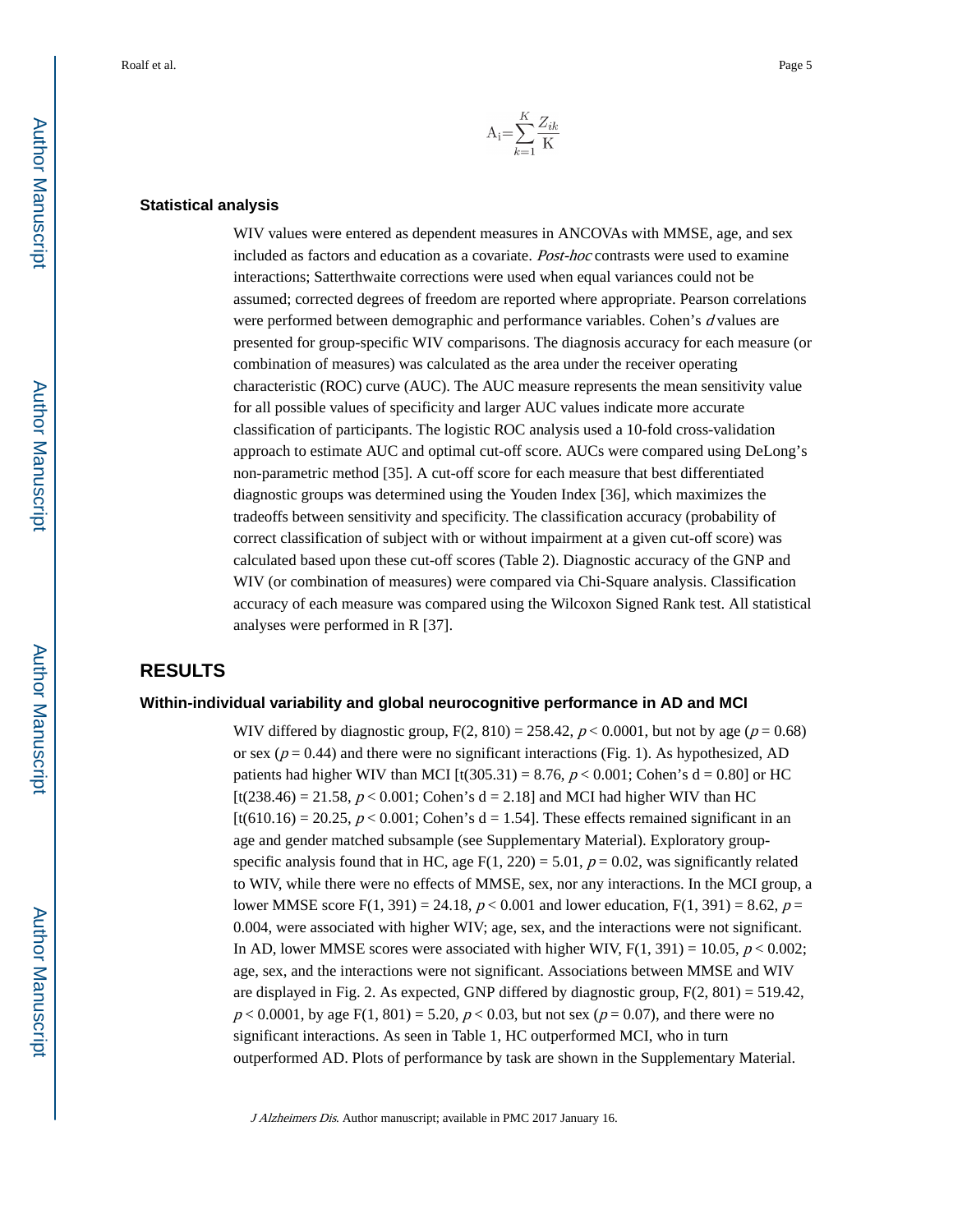The association between WIV and GNP was measured using Pearson correlation. Higher variability was associated with poorer GNP across diagnostic group (Pearson  $r = -0.78$ ,  $p <$ 0.001). This relationship was more prominent in the two patient groups: AD ( $r = -0.67$ ,  $p <$ 0.001) and MCI (r = -0.62,  $p < 0.001$ ), but was also significant in the HC (r = -0.23,  $p <$ 0.001). In addition, variability at base line was associated with variability at 12-month follow-up ( $r = 0.73$ ,  $p < 0.001$ ). Again, this association was strongest in the two patient groups: AD (r = 0.58,  $p < 0.001$ ), MCI (r = 0.54,  $p < 0.001$ ); however, HC (r = 0.37, p < 0.001) also showed a significant positive correlation.

#### **ROC analysis of GNP and WIV in AD, MCI, and HC**

The ROC analysis was used to evaluate the diagnostic accuracy of each measure (GNP and WIV) to discriminate AD and MCI from each other and from healthy cognitive subjects. Graphic representations of the ROC curves are provided in Fig. 3, and Table 2 shows clinically relevant cut-offs for the GNP, WIV, and combination of the two measures. The diagnostic accuracies of GNP and WIV were excellent for HC versus AD, with AUCs > 0.96. Diagnostic accuracies were lower, but still very good in the GNP (0.94) and WIV (0.89) for HC versus MCI. Diagnostic accuracies of both measures were the lowest when differentiating AD from MCI, yet the AUCs were still moderate to good: GNP (0.81) and WIV (0.72). A comparison of AUC between GNP and WIV is presented in the Supplementary Material.

#### **Combining WIV and GNP improves diagnostic accuracy in MCI**

Combining WIV with GNP significantly improved diagnostic accuracy as compared to using either measure alone for discriminating MCI from HC (Table 2/Fig. 4, green lines). Specifically, considering WIV in addition to GNP improved diagnostic accuracy when differentiating HC from MCI  $[Z = 3.32, p < 0.0001]$ . This was due to an increase in specificity (improvement in identifying HC). GNP alone was best for differentiating HC from AD and MCI from AD; WIV did not significantly increase diagnostic discrimination (AUC) in these two comparisons. However, using the combination of optimal and clinically relevant cut-off scores (a score below either cut-off score) of the GNP and/or WIV to classify individuals resulted in an increase in classification accuracy of 4% at the optimal cut-off for HC versus AD (V = 153,  $p < 0.01$ ), 9% for HC and MCI (V = 1711,  $p < 0.001$ ) and 11% for MCI and AD (V = 1378,  $p < 0.001$ ). Cut-off scores for each measure are provided in Table 2.

#### **WIV is higher in individuals that transition from MCI to AD**

The majority of individuals (83%) had neuropsychological data available at 12-month follow-up (Table 1). Approximately 10% of individuals had a diagnostic change within 12 months, the vast majority transitioning from MCI to AD (85% or 58/68 subjects). Since the majority of diagnostic change was seen within the MCI group, follow-up statistical analyses were conducted only within the MCI→MCI and MCI→AD group. The change in variability was calculated as WIV at 12 months minus WIV at baseline. The change in WIV is shown for all groups in Fig. 4. Age did not differ between the MCI→MCI and MCIcAD groups ( $p$  $= 0.21$ ). The MCI  $\rightarrow$ AD group F(1, 314) = 6.51,  $p = 0.01$ ) had more change in WIV over a 12 month period (Fig. 4). On average, there was a 12% increase in variability in the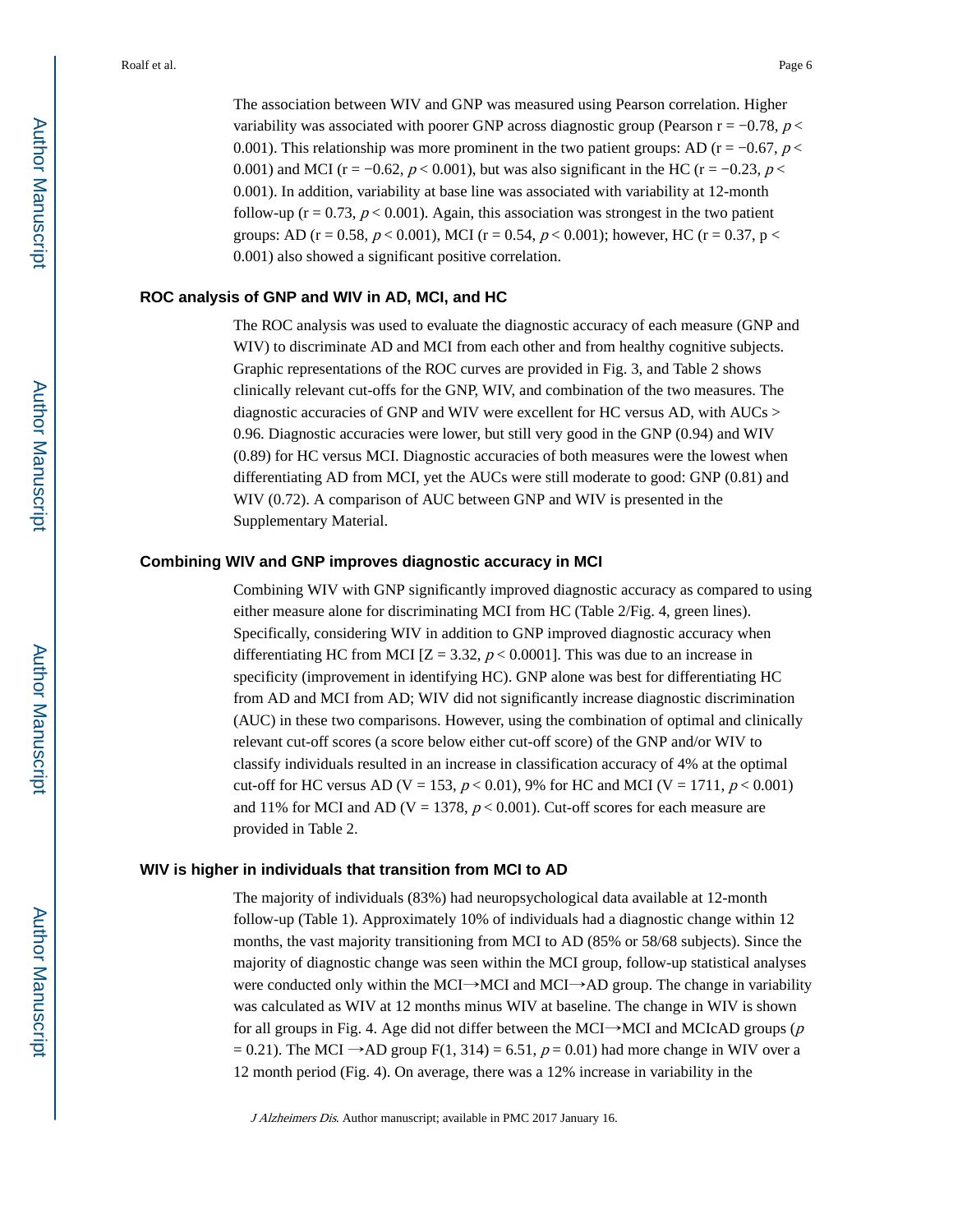$MCI \rightarrow AD$  group, while the MCI $\rightarrow$ MCI group had approximately a 6% increase over the same time period. In addition, the MCI→AD group had higher baseline WIV [t(77.88) =  $3.20 = 0.002$ ] and higher WIV at 12 months  $\left[\frac{t(97.05)}{2}\right] = 3.16 = 0.001$ ]. Importantly, HC→HC showed lower WIV at 12 months (~3% reduction), while AD→AD patients showed, on average, a 17% increase in WIV. There were a small number of individuals  $(n =$ 7) with a change from MCI→HC, however this group was too small to perform meaningful statistical analysis.

## **DISCUSSION**

We report the utility of measuring neurocognitive WIV in individuals at risk for dementia. We report lower GNP and higher WIV in MCI and AD as compared to healthy older adults. Higher variability was associated with higher MMSE and poorer overall neurocognitive performance; however, this was more prominent in MCI and AD patients than in healthy individuals. Most importantly, we show that diagnostic change from MCI to AD corresponds with greater baseline WIV and a larger 12-month change in WIV. In addition, we show that WIV can add to the differentiation between diagnostic groups, particularly between healthy individuals and MCI.

The preponderance of the neurocognitive research in dementia emphasizes mean group differences in neurocognitive performance, which typically ignores within-individual variability. As we show, within-individual variability appears to be a useful tool to monitor individual differences in neurocognition, and aids in diagnostic differentiation of MCI from healthy individuals. WIV has not been thoroughly studied in AD and MCI, but is more common in aging and lifespan research. Our findings indicate that WIV is associated with general cognitive performance (i.e., MMSE), but not age; these findings parallel other large studies of aging [14, 15]. Yet, the specific aims of these two studies were not to directly compare healthy individuals to those with MCI or AD, although Lindenberger & Baltes (1997) provide exploratory findings in a small cohort of individuals with dementia. Another study, which measured the deviation of measures of cognition from crystalized intelligence in healthy aging, found age to be associated with higher variability [38], particularly when compared to healthy young adults. In addition, Rabbitt (1993) concludes that when neurocognitive function begins to decline in old age these abilities do not "all go together when they go" [38] (p. 385). More recently, a study of limited neuropsychological data from the ADNI indicates that computing variability within items or across tests provides a useful summary measure of performance in AD, MCI, and healthy cognitive aging [39], and we show similar results when measuring global WIV in the ADNI sample. More recent evidence from another sample suggests that high WIV is characteristic of patients with MCI [10], which we replicate. In addition, we show that WIV, in combination with GNP, may help to identify those individuals with a progressive pathological process earlier in the course of disease. Specifically, our measure of variability, which has been used before in aging research [7], examines intra-individual consistency of performance across neurocognitive domains. Our finding that AD and MCI groups were more varied in their performance than our HC group fits with prior reports in aging [21] and dementia [10]. For example, Reckess et al. [10] measured across-task WIV in 528 individuals, 395 with clinical symptoms. Their findings indicate that WIV increases with symptom severity in MCI, but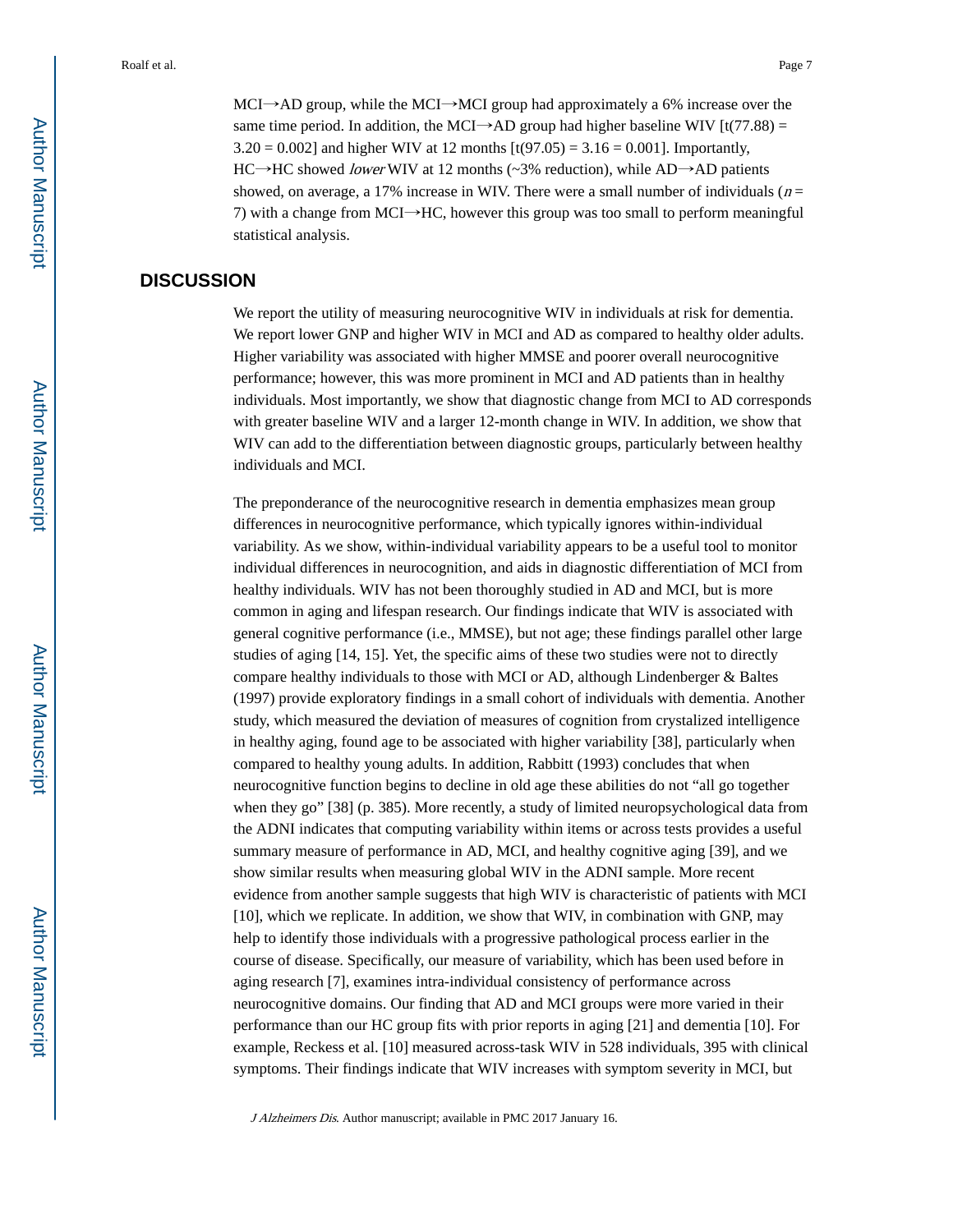shrinks in those with significant dementia. In conjunction with our findings, this indicates that WIV may be more sensitive in detecting subtle change in those people with subtle cognitive impairments (such as MCI), but is less meaningful in frank dementia where mean neuropsychological performance is near floor and sufficient, for detecting dementia-level impairment. We do not find lower WIV in advanced AD as compared to MCI; however, Reckess et al. [10] estimated variability using the standard deviation of performance for groups of individuals with specific MMSE scores, whereas we estimated variability over the entire performance spectrum.

Most importantly, WIV appears to provide a sensitive measure to detect small, but potentially meaningful change over short periods of time in MCI. We find MCI individuals that transition to clinical dementia show higher WIV at baseline and a larger increase in WIV over a 12-month period. Thus, higher WIV may reflect domain specific deterioration of cognitive performance. This inconsistency in performance suggests that relative declines in one area of cognition as compared to another are an important signal of overall deterioration of the neural system. This suggests that WIV provides researchers and clinicians a tool that is sensitive to subtle changes in the disease course that traditional approaches fail to detect. Likewise, our findings suggest that WIV may help reduce some of the heterogeneity in the definition of MCI; however, these measures need to be validated in larger samples, prospectively. Similar to changes in average performance, inconsistencies in variability are likely due to underlying changes in the neural architecture; however, this remains to be confirmed. Other studies [22, 40] suggest consistency, or lack thereof, may be a sensitive index of performance over time that is related, in part, to neurotransmitter function [19, 41] or white matter integrity [9]. While WIV provides an index of deterioration it does not identify the specific domain affected. Nonetheless, it is noteworthy that we were able to detect these subtle changes in WIV, at least within the relatively short time parameters of this study. Future studies should consider measuring the relationship between response slowing/variability at the task level and brain function (i.e., diffusion MRI) in dementia.

While our findings are intriguing, there are several limitations to consider. First, we use global scores for performance and variability and these are calculated across domain. Given the modest number of tests in each neurobehavioral domain, the global scores may have been biased by the psychometric characteristics of the test instruments used. Although agerelated differences in GNP and WIV appear systematic, there are likely multiple factors that contribute to variability. Differences in WIV therefore may depend to a large extent on the specific constellation of abilities being measured; if so, its generalizability needs further scrutiny. Directly measuring WIV in neurocognitive performance provides a general view of neurocognitive ability. However, Cole et al. [40] argue that using a composite index of neurocognitive domains, such as WIV, provides a better index of consistency in neurocognitive ability. Furthermore, WIV can be advantageous in elucidating common underlying mechanisms of information processing that result in increased variability [42]. This approach may be more sensitive to detecting change over time by taking advantage of the variability within an individual to aid in determining individuals at-risk for dementia. Future longitudinal follow-up studies could expand upon the variability findings by elucidating the specific neurocognitive domains responsible for higher variability in MCI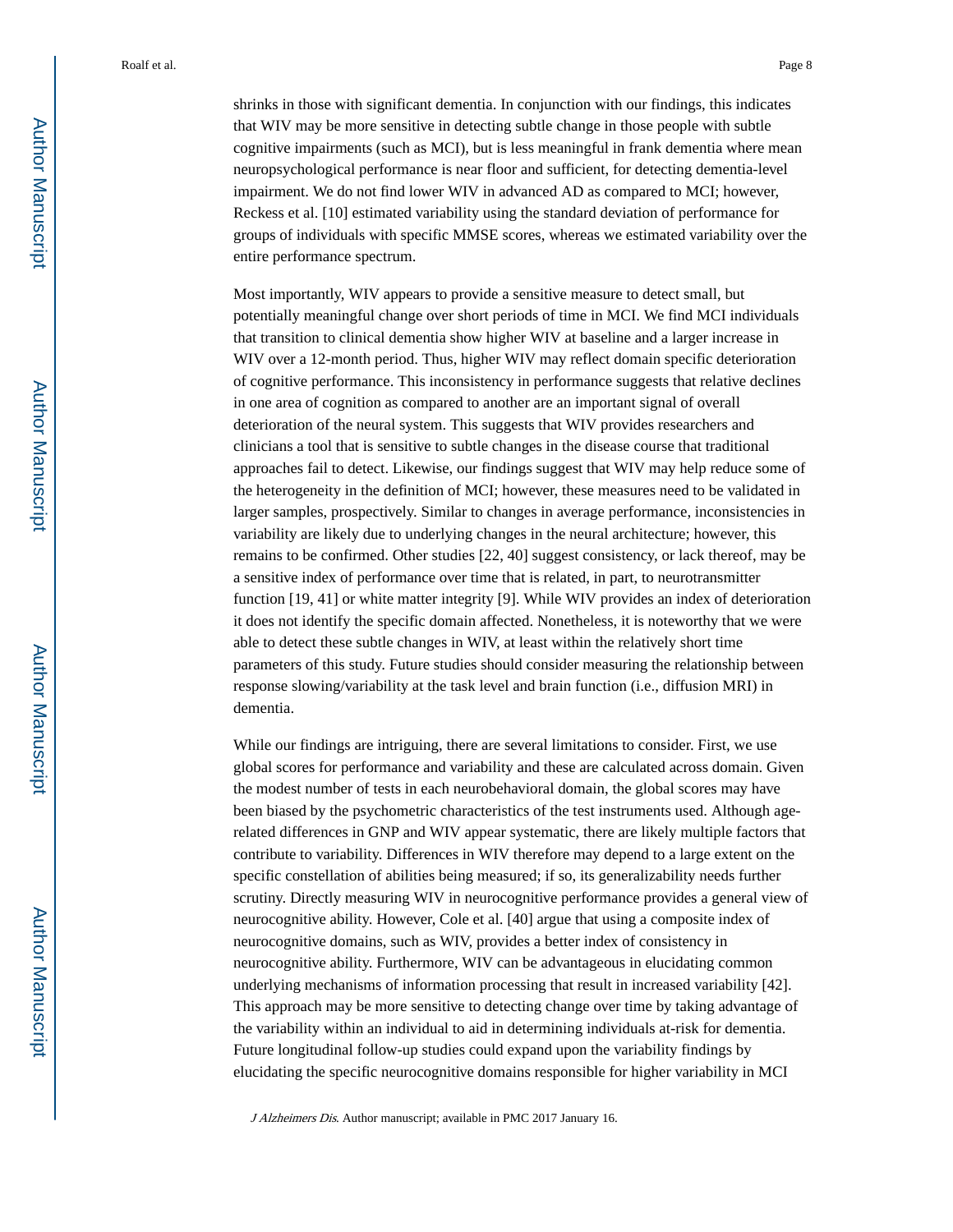and AD and by examining variability across time *within a specific test*. The contribution of WIV to diagnostic classification was significant, but small. We acknowledge that there is only a small increase in the AUC of the ROC curve for HC versus MCI, however we believe the more important finding is the increase in classification accuracy at the proposed cut-offs since this translates to mean performance scores that could be used clinically. Given the heterogeneity in the MCI diagnosis, it is unlikely that a global measure of variability will suffice for detecting very subtle performance changes. Measuring variability on a trial-wise basis may further improve the capability of variability in classification. Future studies that implement computerized neurocognitive testing and record reaction time on a trial-by-trial basis should consider evaluating variability in MCI and AD. Moreover, our results support the potential utility of WIV as a dimension or metric related to cognitive decline. Initial evaluation of the construct validity of this new dimension suggests that WIV correlates negatively with average performance. The negative association between higher WIV and lower GNP data adds validity to our measure as the findings align with the substantial literature showing decreases in neurocognitive ability with increasing age and dementia [21]. A single measure of variability over a battery of tasks does not replace a thorough neuropsychological evaluation, as variability is common even in healthy adults [43]. However, measurement of within-person variability as a complementary measure to traditional mean performance metrics provides a generalizable index of neurocognitive performance that is informative and potentially useful in the study of dementia.

Despite being a major research focus in recent years [5], identifying individuals at risk for developing dementia using traditional neurocognitive assessments remains challenging. This is likely due, in part, to defining and diagnosing MCI (and more recently in individuals with subjective memory complaints) in terms of acquired impairment in neurocognitive domains specifically affected in AD [44]. While this approach ensures clinical continuity between MCI and AD, traditional tests tend to be insensitive to early, subtle deficits. Moreover, this approach assumes that early deficits in at-risk individuals are the result of higher order (cortico-cortical) neural disruptions; however, recent work suggests that lower level neural deficits may be more prominent in MCI [45]. We believe that early identification and monitoring of disease progression can be improved upon in MCI by increasing the specificity of neurocognitive testing by measuring variability in neurocognitive performance. The present study of within-individual variability provides evidence that capturing variability in neurocognitive performance is a useful index in MCI and dementia, and may be a beneficial screening tool. Specifically, increases in performance variability may index vulnerability and potential transition to dementia. Moreover, the use of a patient-centered metric, such as WIV, is ideal for monitoring subtle change in performance over extended periods of time, may reflect the unfolding of neurocognitive dysfunction and may be associated with brain deterioration that would go undetected if only mean performance is considered.

## **Supplementary Material**

Refer to Web version on PubMed Central for supplementary material.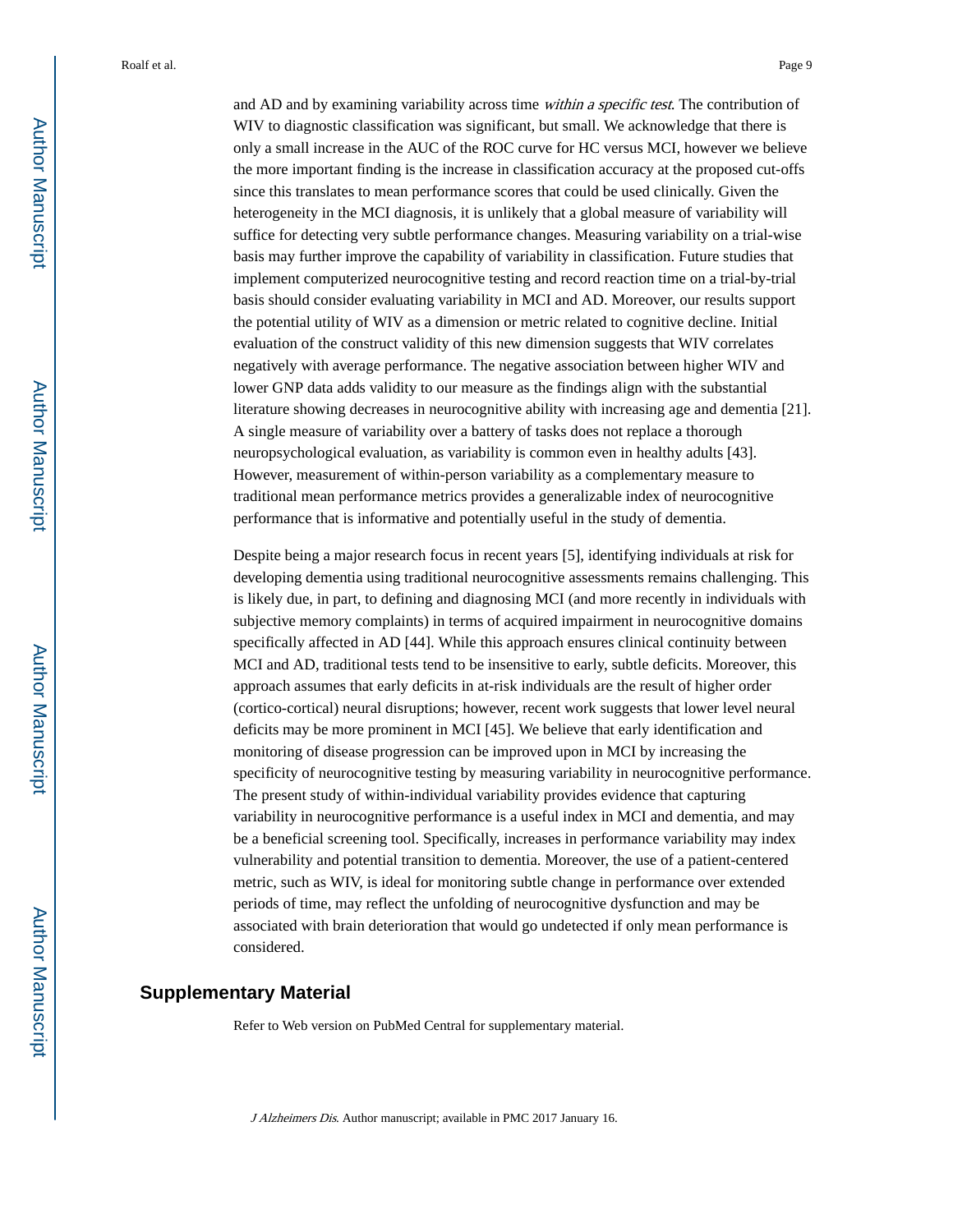## **Acknowledgments**

This work was supported by NIA AG10124, NIMH K01 MH102609 (Dr. Roalf), and the Institute of Aging and Alzheimer's Disease Core Center Pilot Funding Program (Dr. Roalf).

Data collection and sharing for this project was funded by the Alzheimer's Disease Neuroimaging Initiative (ADNI) (National Institutes of Health Grant U01 AG024904) and DOD ADNI (Department of Defense award number W81XWH-12-2-0012). ADNI is funded by the National Institute on Aging, the National Institute of Biomedical Imaging and Bioengineering, and through generous contributions from the following: AbbVie, Alzheimer's Association; Alzheimer's Drug Discovery Foundation; Araclon Biotech; BioClinica, Inc.; Biogen; Bristol-Myers Squibb Company; CereSpir, Inc.; Eisai Inc.; Elan Pharmaceuticals, Inc.; Eli Lilly and Company; EuroImmun; F. Hoffmann-La Roche Ltd and its affiliated company Genentech, Inc.; Fujirebio; GE Healthcare; IXICO Ltd.; Janssen Alzheimer Immunotherapy Research & Development, LLC.; Johnson & Johnson Pharmaceutical Research & Development LLC.; Lumosity; Lundbeck; Merck & Co., Inc.; Meso Scale Diagnostics, LLC.; NeuroRx Research; Neurotrack Technologies; Novartis Pharmaceuticals Corporation; Pfizer Inc.; Piramal Imaging; Servier; Takeda Pharmaceutical Company; and Transition Therapeutics. The Canadian Institutes of Health Research is providing funds to support ADNI clinical sites in Canada. Private sector contributions are facilitated by the Foundation for the National Institutes of Health ([http://www.fnih.org\)](http://www.fnih.org). The grantee organization is the Northern California Institute for Research and Education, and the study is coordinated by the Alzheimer's Disease Cooperative Study at the University of California, San Diego. ADNI data are disseminated by the Laboratory for Neuro Imaging at the University of Southern California.

## **References**

- 1. Rossetti HC, Cullum CM, Hynan LS, Lacritz L. The CERAD neuropsychological battery total score and the progression of Alzheimer's disease. Alzheimer Dis Assoc Disord. 2010; 24:138. [PubMed: 20505431]
- 2. Morris JC, Edland S, Clark C, Galasko D, Koss E, Mohs R, Van Belle G, Fillenbaum G, Heyman A. The Consortium to Establish a Registry for Alzheimer's Disease (CERAD) Part IV. Rates of cognitive change in the longitudinal assessment of probable Alzheimer's disease. Neurology. 1993; 43:2457. [PubMed: 8255439]
- 3. Song X, Mitnitski A, Zhang N, Chen W, Rockwood K. Dynamics of brain structure and cognitive function in the Alzheimer's disease neuroimaging initiative. J Neurol Neurosurg Psychiatry. 2013; 84:71–78. [PubMed: 23123510]
- 4. Petersen RC. Mild cognitive impairment as a diagnostic entity. J Intern Med. 2004; 256:183–194. [PubMed: 15324362]
- 5. Winblad B, Palmer K, Kivipelto M, Jelic V, Fratiglioni L, Wahlund LO, Nordberg A, Bäckman L, Albert M, Almkvist O. Mild cognitive impairment–beyond controversies, towards a consensus: Report of the International Working Group on Mild Cognitive Impairment. J Intern Med. 2004; 256:240–246. [PubMed: 15324367]
- 6. Lonie JA, Tierney KM, Ebmeier KP. Screening for mild cognitive impairment: A systematic review. Int J Geriatr Psychiatry. 2009; 24:902–915. [PubMed: 19226524]
- 7. MacDonald SW, Li SC, Backman L. Neural underpinnings of within-person variability in cognitive functioning. Psychol Aging. 2009; 24:792–808. [PubMed: 20025396]
- 8. Roalf DR, Gur RC, Almasy L, Richard J, Gallagher RS, Prasad K, Wood J, Pogue-Geile MF, Nimgaonkar VL, Gur RE. Neurocognitive performance stability in a muliplex multigenerational study of schizophrenia. Schizophr Bull. 2013; 39:529–537.
- 9. Roalf DR, Ruparel K, Verma R, Elliott MA, Gur RE, Gur RC. White matter organization and neurocognitive performance variability in schizophrenia. Schizophr Res. 2013; 143:172–178. [PubMed: 23148898]
- 10. Reckess GZ, Varvaris M, Gordon B, Schretlen DJ. Within-person distributions of neuropsychological test scores as a function of dementia severity. Neuropsycholog. 2014; 28:254.
- 11. Roalf DR, Moberg PJ, Xie SX, Wolk DA, Moelter ST, Arnold SE. Comparative accuracies of two common screening instruments for classification of Alzheimer's disease, mild cognitive impairment, and healthy aging. Alzheimers Dement (Amst). 2013; 9:529–537.
- 12. Paajanen T, Hänninen T, Tunnard C, Mecocci P, Sobow T, Tsolaki M, Vellas B, Lovestone S, Soininen H. CERAD neuropsychological battery total score in multinational mild cognitive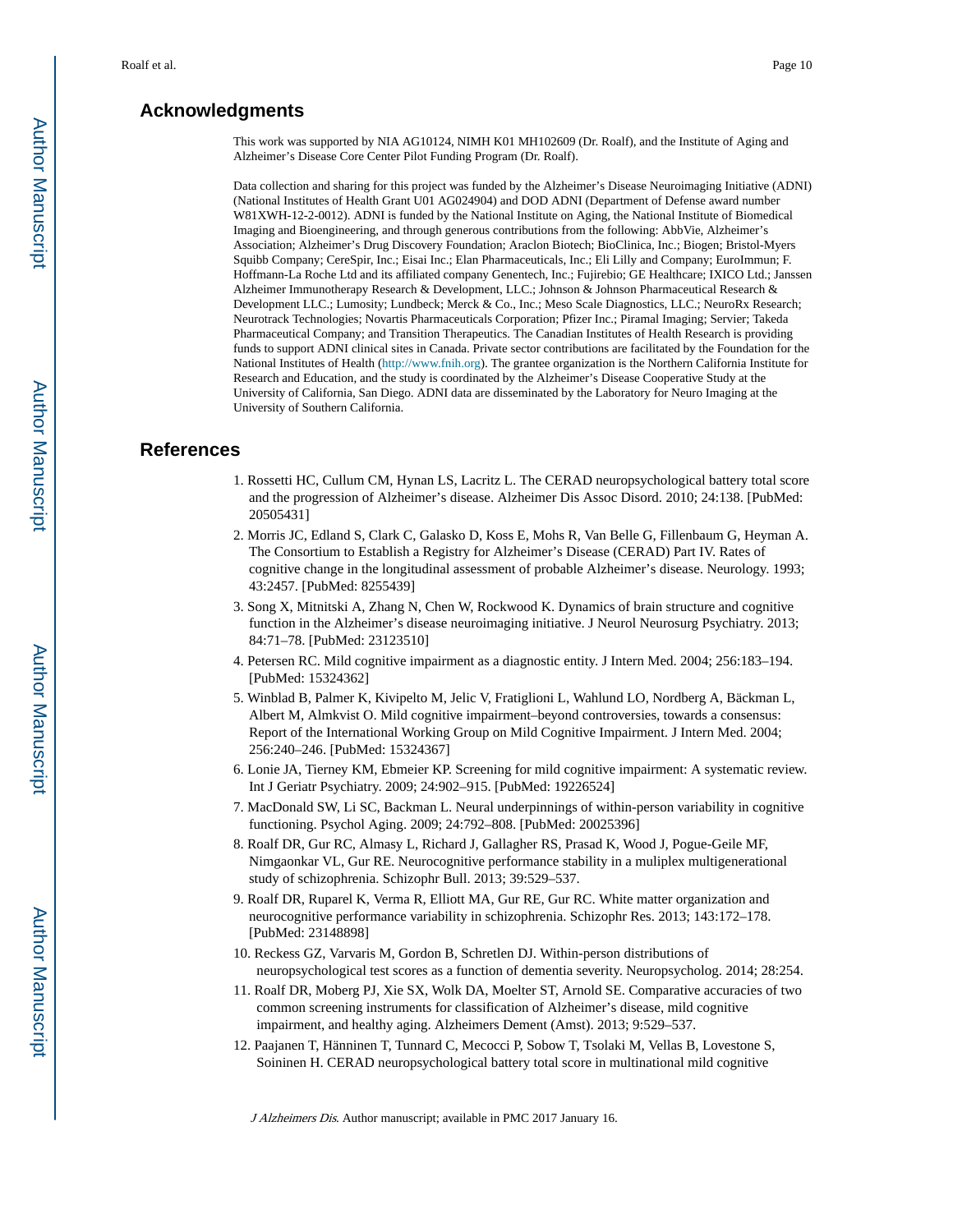impairment and control populations: The AddNeuroMed study. J Alzheimers Dis. 2010; 22:1089– 1097. [PubMed: 20930314]

- 13. Petersen RC, Smith GE, Waring SC, Ivnik RJ, Tangalos EG, Kokmen E. Mild cognitive impairment: Clinical characterization and outcome. Arch Neuro. 1999; 56:303.
- 14. Christensen H, Mackinnon A, Korten A, Jorm A, Henderson A, Jacomb P. Dispersion in cognitive ability as a function of age: A longitudinal study of an elderly community sample. Neuropsychol Dev Cogn B Aging Neuropsychol Cogn. 1999; 6:214–228.
- 15. Lindenberger U, Baltes PB. Intellectual functioning in old and very old age: Cross-sectional results from the Berlin Aging Study. Psychol Aging. 1997; 12:410–432. [PubMed: 9308090]
- 16. Salthouse TA. Implications of within-person variability in cognitive and neuropsychological functioning for the interpretation of change. Neuropsychology. 2007; 21:401. [PubMed: 17605573]
- 17. Holtzer R, Verghese J, Wang C, Hall CB, Lipton RB. Within-person across-neuropsychological test variability and incident dementia. J Am Med Assoc. 2008; 300:823–830.
- 18. Snitz BE, Macdonald AW 3rd, Carter CS. Cognitive deficits in unaffected first-degree relatives of schizophrenia patients: A meta-analytic review of putative endophenotypes. Schizophr Bull. 2006; 32:179–194. [PubMed: 16166612]
- 19. Stuss DT, Murphy KJ, Binns MA, Alexander MP. Staying on the job: The frontal lobes control individual performance variability. Brain. 2003; 126:2363–2380. [PubMed: 12876148]
- 20. Klein C, Wendling K, Huettner P, Ruder H, Peper M. Intra-subject variability in attention-deficit hyperactivity disorder. Biol Psychiatry. 2006; 60:1088–1097. [PubMed: 16806097]
- 21. MacDonald SWS, Nyberg L, Backman L. Intra-individual variability in behavior: Links to brain structure, neurotransmission and neuronal activity. Trends Neurosci. 2006; 29:474–480. [PubMed: 16820224]
- 22. Hultsch, DF.; Strauss, E.; Hunter, MA.; MacDonald, SWS. Intraindividual variability, cognition, and aging. In: Craik, FIM.; Salthouse, TA., editors. The handbook of aging and cognition. Psychology Press; New York: 2008. p. 491-556.
- 23. Mueller SG, Weiner MW, Thal LJ, Petersen RC, Jack CR, Jagust W, Trojanowski JQ, Toga AW, Beckett L. Ways toward an early diagnosis in Alzheimer's disease: The Alzheimer's Disease Neuroimaging Initiative (ADNI). Alzheimers Dement (Amst). 2005; 1:55–66.
- 24. Landau SM, Harvey D, Madison CM, Reiman EM, Foster NL, Aisen PS, Petersen RC, Shaw LM, Trojanowski JQ, Jack CR. Comparing predictors of conversion and decline in mild cognitive impairment. Neurology. 2010; 75:230–238. [PubMed: 20592257]
- 25. Johnson JK, Gross AL, Pa J, McLaren DG, Park LQ, Manly JJ, Alzheimer's Disease Neuroimaging, Initiative. Longitudinal change in neuropsychological performance using latent growth models: A study of mild cognitive impairment. Brain Imaging Behav. 2012; 6:540–550. [PubMed: 22562439]
- 26. Folstein MF, Folstein SE, McHugh PR. Mini-mental state: A practical method for grading the cognitive state of patients for the clinician. J Psychiatr Res. 1975; 12:189–198. [PubMed: 1202204]
- 27. Rey, A. The clinical examination in psychology. Presses Universitaires de France; Paris: 1964.
- 28. Wechsler, D. WMS-R: Wechsler memory scale-revised. Psychological Corporation; 1987.
- 29. Reitan RM. Validity of the Trail Making Test as an indicator of organic brain damage. Percept Mot Skills. 1958; 8:271–276.
- 30. Wechsler, D. WAIS-R manual: Wechsler adult intelligence scale-revised. Psychological Corporation; 1981.
- 31. Kaplan, EF.; Goodglass, H.; Weintraub, S. The Boston naming test. 2nd. Lea & Febiger; Philadelphia: 1983.
- 32. Rosen WG, Mohs RC, Davis KL. A new rating scale for Alzheimer's disease. Am J Psychiatry. 1984; 141:1356–1364. [PubMed: 6496779]
- 33. Goodglass, H.; Kaplan, E. Assessment of Aphasia and Related Disorders. 2nd. Lea and Febiger; Philadelphia, PA: 1983. Clock Drawing Test.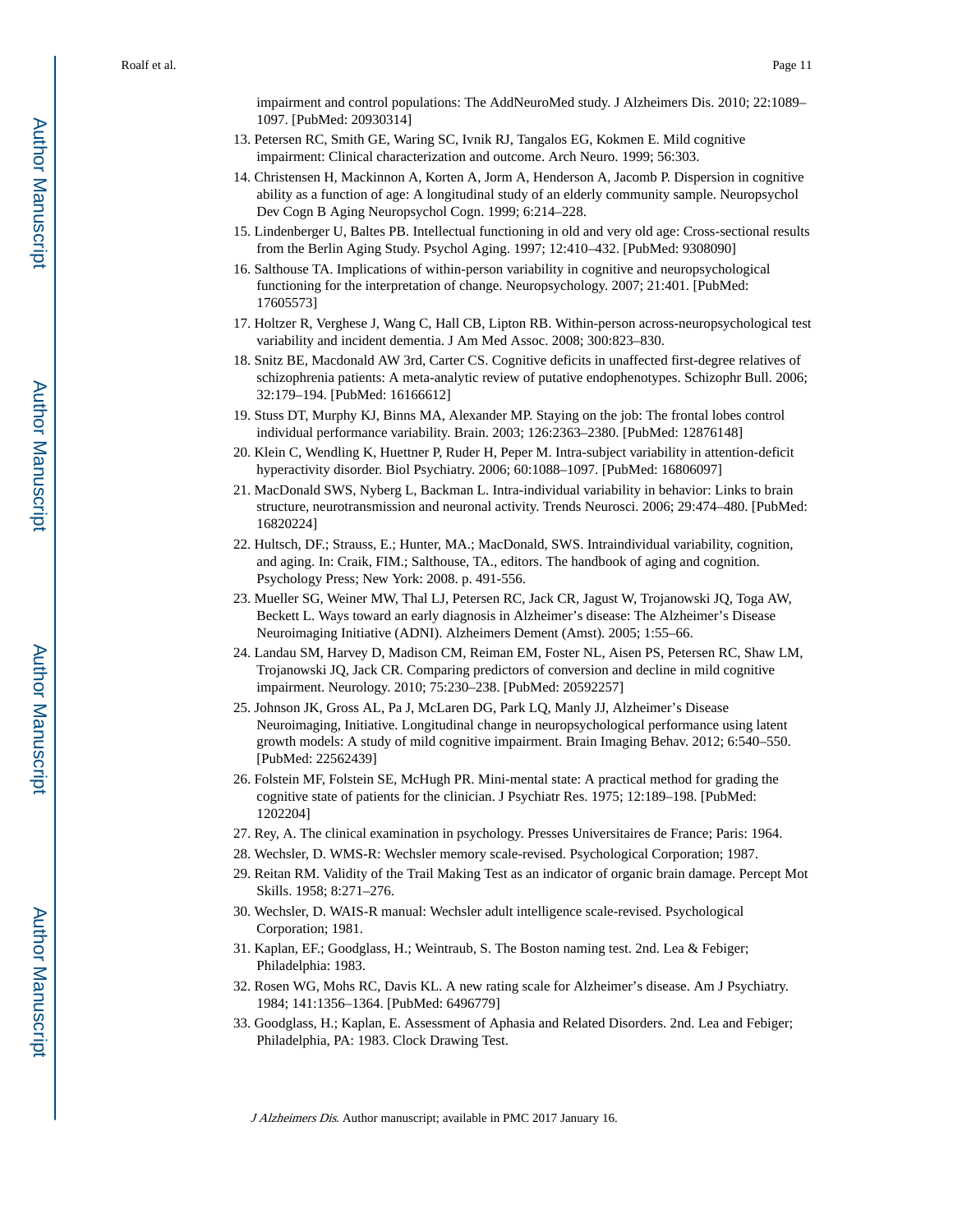- 34. Roalf DR, Gur RE, Ruparel K, Calkins ME, Satterthwaite TD, Bilker W, Hakonarson H, Harris LJ, Gur RC. Within-individual variability in neurocognitive performance: Age and sex-related differences in children and youths from ages 8 to 21. Neuropsychology. 2014; 28:506–518. [PubMed: 24773417]
- 35. DeLong ER, DeLong DM, Clarke-Pearson DL. Comparing the areas under two or more correlated receiver operating characteristic curves: A nonparametric approach. Biometrics. 1988:837–845. [PubMed: 3203132]
- 36. Youden WJ. Index for rating diagnostic tests. Cancer. 1950; 3:32–35. [PubMed: 15405679]
- 37. R-Core-Team. R Foundationfor Statistical Computing, Vienna, Austria. 2012
- 38. Rabbitt P. Does it all go together when it goes? The Nineteenth Bartlett Memorial Lecture. Q J Exp Psychol. 1993; 46:385–434.
- 39. Tractenberg RE, Pietrzak RH. Intra-individual variability in Alzheimer's disease and cognitive aging: Definitions, context, and effect sizes. PLoS One. 2011; 6:e16973. [PubMed: 21526188]
- 40. Cole VT, Weinberger DR, Dickinson D. Intraindividual variability across neuropsychological tasks in schizophrenia: A comparison of patients, their siblings, and healthy controls. Schizophr Res. 2011; 129:91–93. [PubMed: 21470829]
- 41. Winterer G, Weinberger DR. Genes, dopamine and cortical signal-to-noise ratio in schizophrenia. Trends Neurosci. 2004; 27:683–690. [PubMed: 15474169]
- 42. Li S, Aggen SH, Nesselroade JR, Baltes PB. Short-term fluctuations in elderly people's sensorimotor functioning predict text and spatial memory performance: The Macarthur Successful Aging Studies. Gerontology. 2001; 47:100–116. [PubMed: 11287736]
- 43. Binder LM, Iverson GL, Brooks BL. To err is human: "Abnormal" neuropsychological scores and variability are common in healthy adults. Arch Clin Neuropsychol. 2009; 24:31–46. [PubMed: 19395355]
- 44. Tales A, Wilcock GK, Phillips JE, Bayer A. Is there more to subjective cognitive impairment than meets the eye? Raising awareness. J Alzheimers Dis. 2014; 41:665–666. [PubMed: 25024320]
- 45. Tales A, Leonards U, Bompas A, Snowden RJ, Philips M, Porter G, Haworth J, Wilcock G, Bayer A. Intra-individual reaction time variability in amnestic mild cognitive impairment: A precursor to dementia? J Alzheimers Dis. 2012; 32:457–466. [PubMed: 22785393]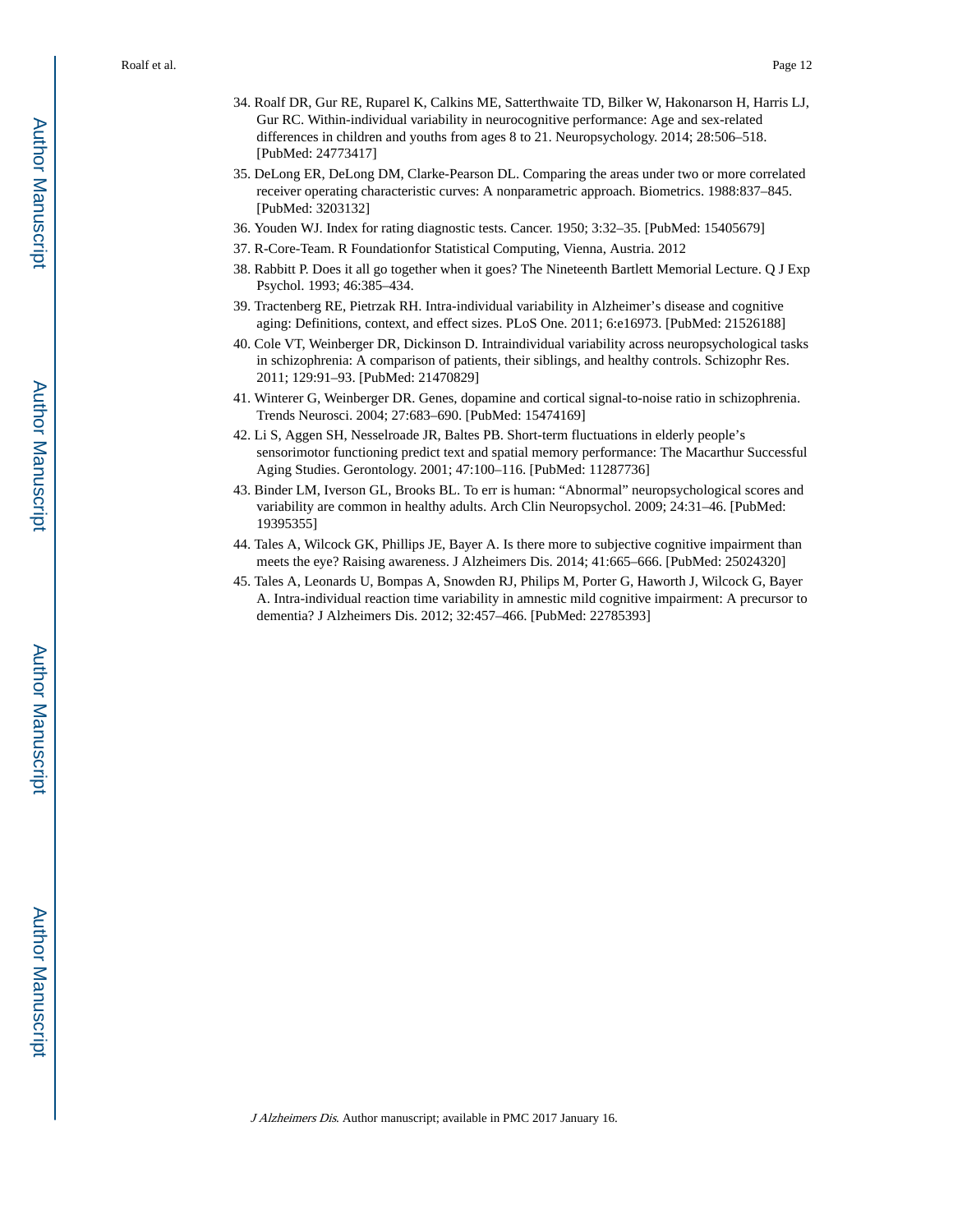

## **Fig. 1.**

Neurocognitive variability is high in AD and MCI. Mean across-task WIV in HC, MCI, and AD. WIV was associated with diagnosis.  $p < 0.001$  as compared to HC.  $\frac{p}{q} < 0.001$  as compared to MCI.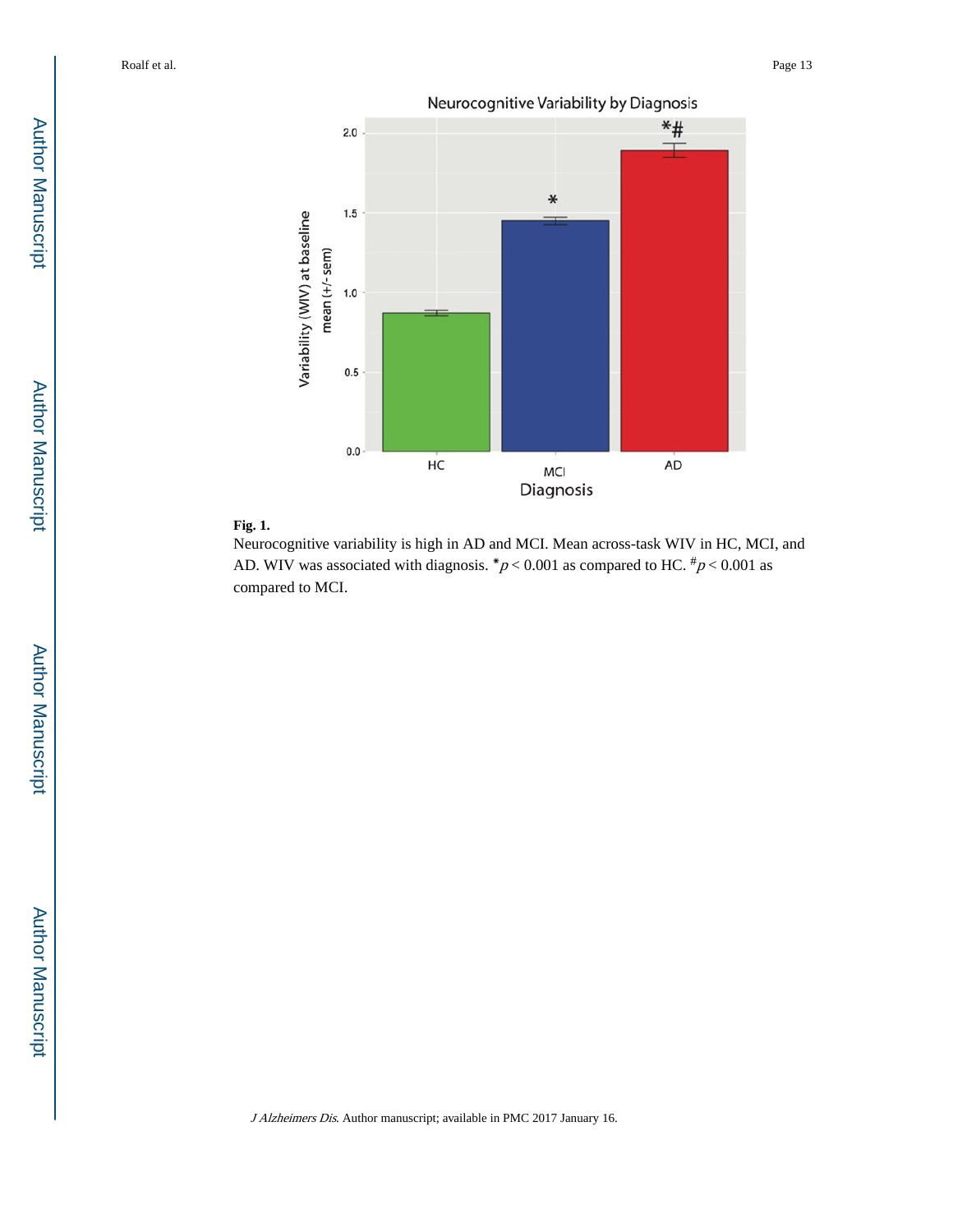





Neurocognitive variability is associated with MMSE performance. Correlation between MMSE and WIV was significant in AD and MCI, but not HC.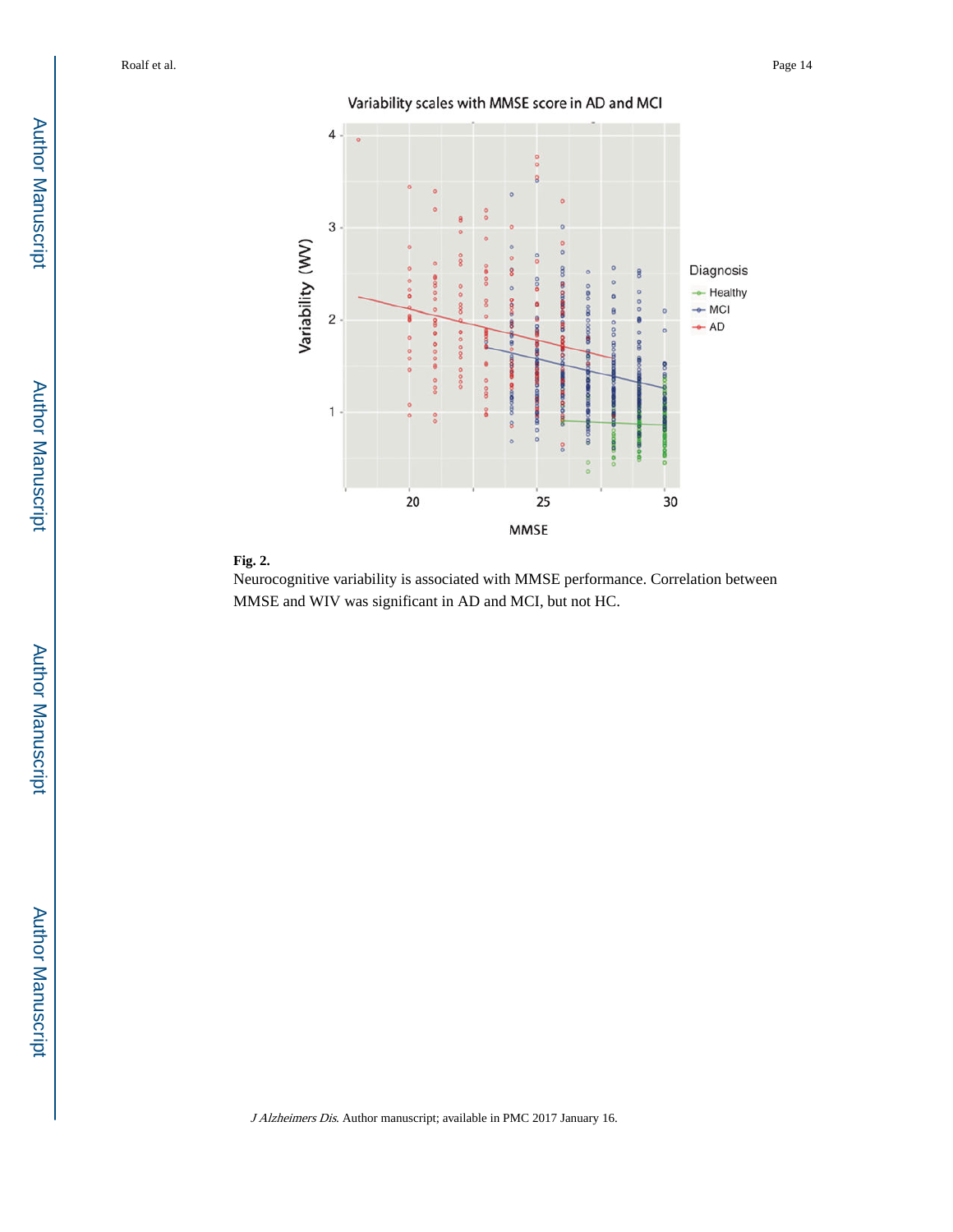



Variability aids in diagnostic classification in MCI. ROC curve of the GNP, WIV, and GNP +WIV in HC versus AD, HC versus MCI, and AD versus MCI. Including WIV in diagnostic classification improved differentiation of HC and MCI ( $p < 0.01$ ).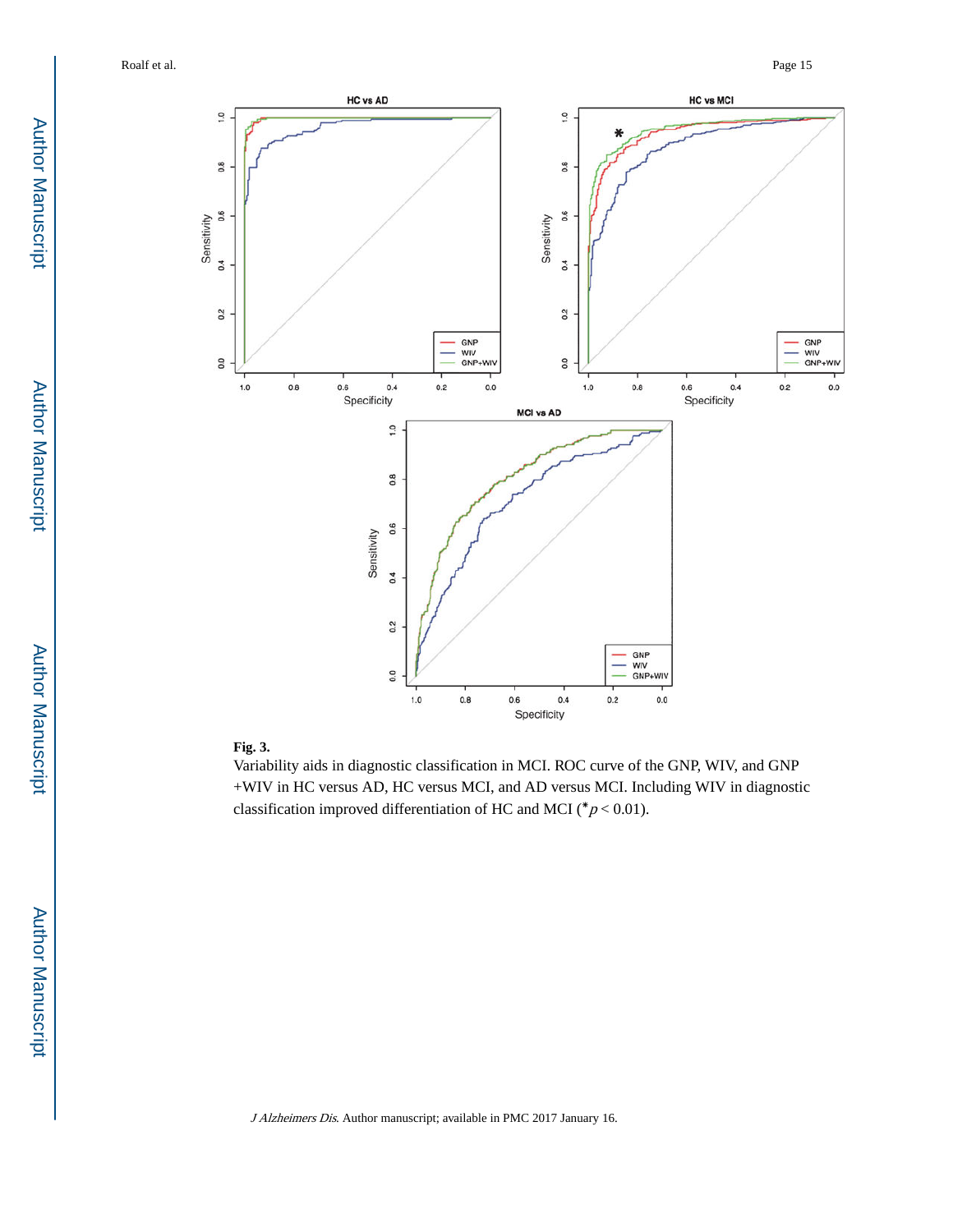

#### **Fig. 4.**

Change in variability over 12 months is highest in MCI individuals that transition to AD. Percent change of WIV for all individuals with follow-up neurocognitive assessments at 12 months. Data is displayed for groups of individuals that both showed a diagnostic transition and those that remained stable.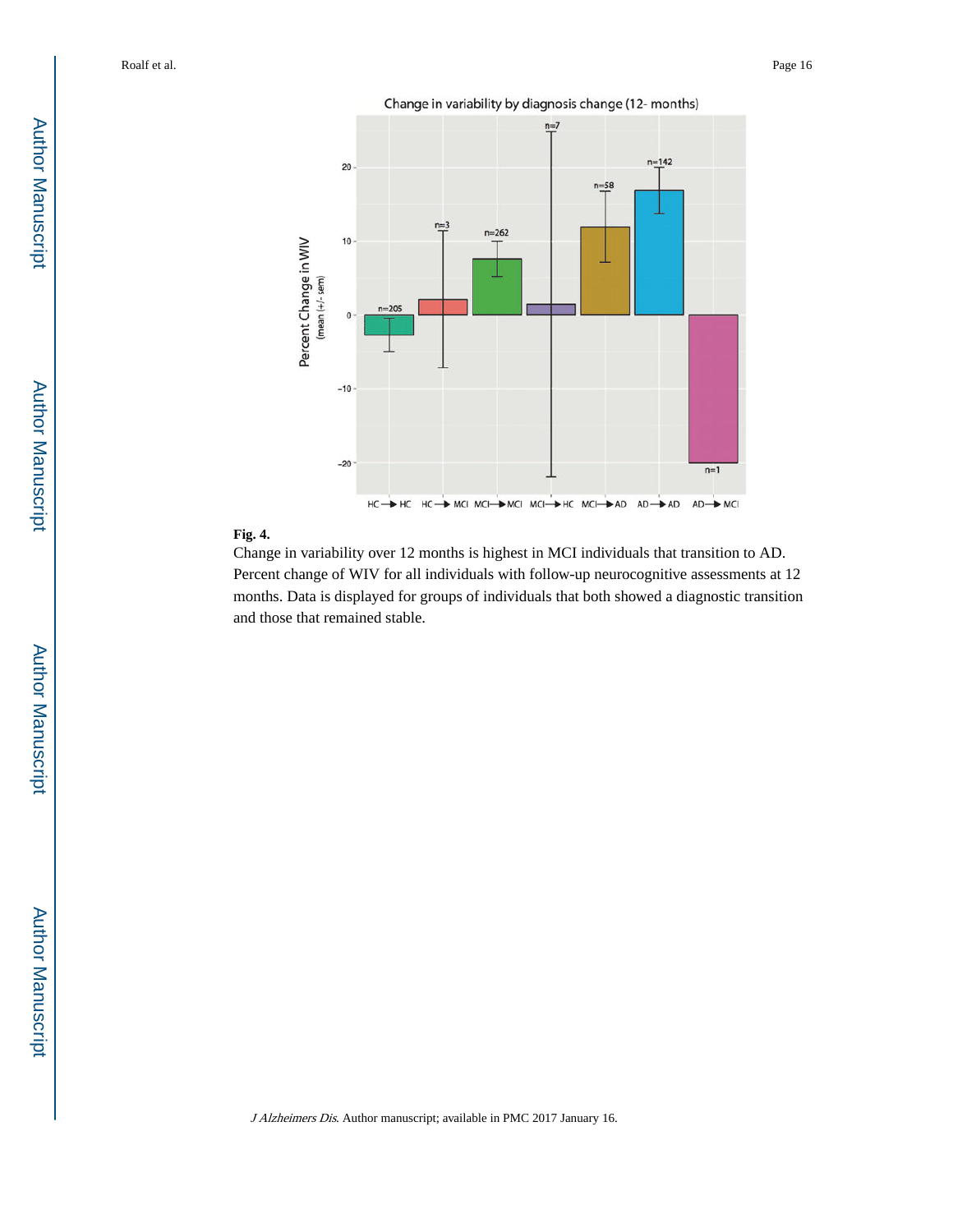#### **Table 1**

Demographic characteristics, GNP, and WIV performance for AD, MCI, and healthy participants

| Mean (SD)                                               | Healthy $(n = 229)$          | <b>MCI</b> $(n = 397)$     | $AD (n = 193)$ |
|---------------------------------------------------------|------------------------------|----------------------------|----------------|
| Age                                                     | 75.93 (5.03)                 | 74.80 (7.44)               | 75.36 (7.47)   |
| Education                                               | 16.04(2.87)                  | 15.67(3.04)                | 14.07(3.13)    |
| Sex (% Female)                                          | 48%                          | 36%                        | 47%            |
| <b>MMSE</b> baseline                                    | 29.11 $(1.00)$ <sup>*#</sup> | $27.03(1.79)^{\#}$         | 23.34 (2.06)   |
| MMSE 12 months                                          | 29.13 $(1.17)$ <sup>*#</sup> | $26.40(2.87)$ <sup>#</sup> | 21.13 (4.46)   |
| CDR baseline                                            | $0(0)$ <sup>*#</sup>         | $0.50(0.03)^{\#}$          | 0.74(0.25)     |
| CDR 12 months                                           | $0.04(0.14)$ <sup>*#</sup>   | $0.53(0.18)^{\#}$          | 0.99(0.50)     |
| Number of Neuropsychological Tasks completed baseline   | 11.74 (0.49)                 | 11.97(0.20)                | 11.90(0.38)    |
| Number of individuals at follow-up with sufficient data | 208                          | 327                        | 144            |
| GNP baseline                                            | $0.00(0.50)$ <sup>*#</sup>   | $-1.35(0.80)$ <sup>#</sup> | $-2.42(0.92)$  |
| GNP 12 months                                           | $0.00(0.53)$ <sup>*#</sup>   | $-1.42(1.01)^{#}$          | $-2.79(1.4)$   |
| WIV baseline                                            | $0.87(0.23)$ <sup>*#</sup>   | $1.45(0.48)$ <sup>#</sup>  | 1.89(0.62)     |
| WIV <sub>12</sub> months                                | $0.81(0.24)$ <sup>*#</sup>   | $1.53(0.57)^{\#}$          | 2.08(0.65)     |

 $p < 0.001$  as compared to MCI;

 $\frac{\text{#}}{\text{p}}$  < 0.001 as compared to AD.

AD, Alzheimer's disease; CDR, Clinical Dementia Rating; GNP, global neuropsychological performance; MCI, mild cognitive impairment; MMSE; Mini-Mental State Examination; WIV, within-individual variability.